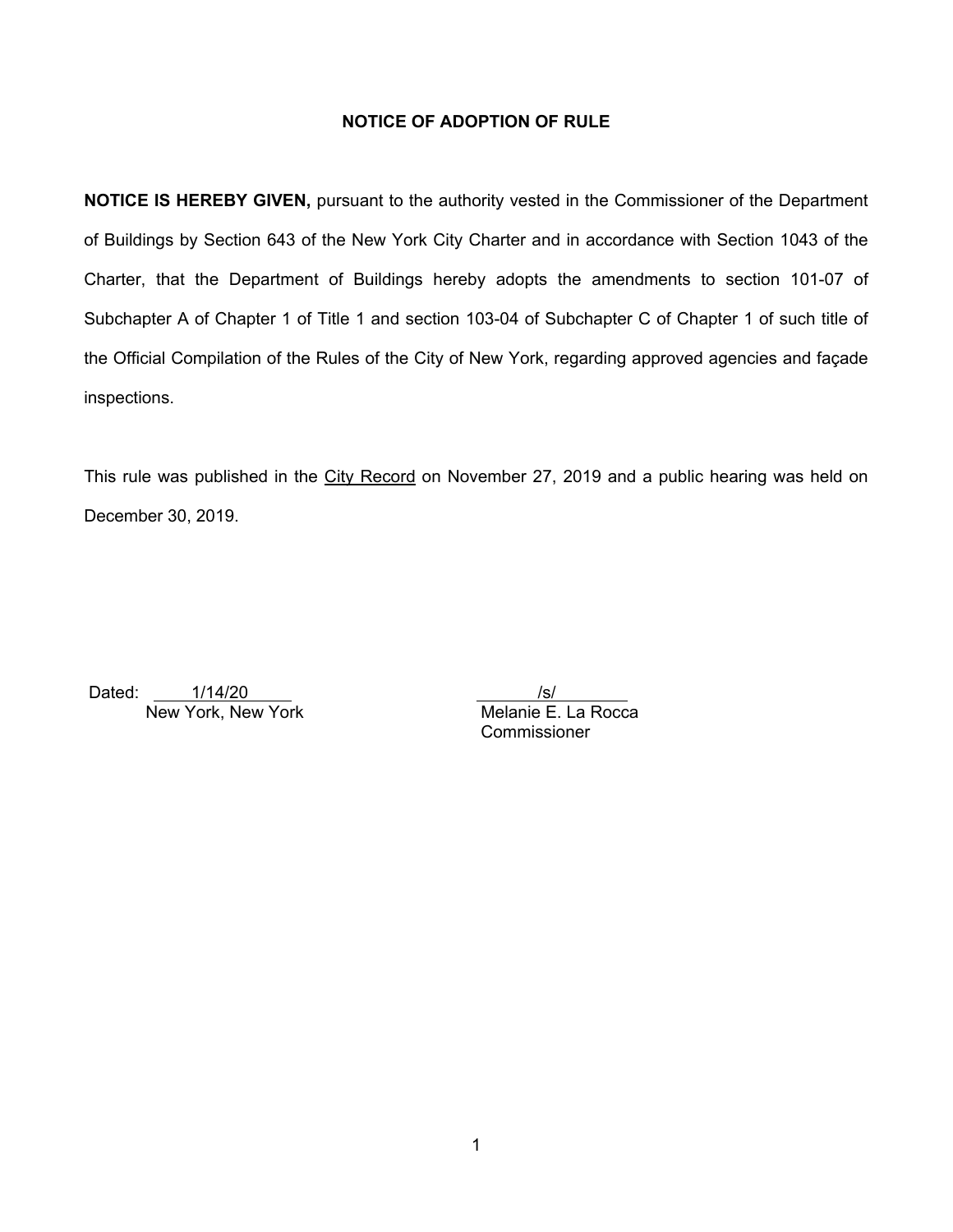# **Statement of Basis and Purpose of Rule**

The purpose of these rule amendments is to clarify the qualifications and responsibilities of qualified exterior wall inspectors, as well as the requirements for exterior wall inspections and repairs. Recent inspections have revealed significant deficiencies in façade compliance reporting by registered design professionals; therefore, the Department is enhancing the qualified exterior wall inspector qualifications, inspection requirements and civil penalties against owners to ensure public safety.

The rule:

- adds new requirements regarding the experience and responsibilities of the Qualified Exterior Wall Inspector (QEWI) to ensure inspectors have appropriate knowledge of exterior walls and how to conduct inspections of those walls;
- expands the list of who can perform inspection tasks;
- adds a new requirement that owners post and maintain the building facade status in the lobby in a manner similar to elevator certificates, to alert the building occupants of the exterior wall status;
- adds a new requirement for close-up inspections to be performed at intervals of not more than 60'-0" fronting each public right-of-way in order to allow for more thorough inspections of the exterior wall;
- clarifies which façade elevations are required to have close-up inspections;
- adds a new requirement that the QEWI probes whether ties are present and in good condition at cavity wall buildings in every odd cycle because there have been recent failures of cavity walls due to missing or deficient ties;
- adds exceptions to the requirement for probes;
- requires photographic evidence of close-up inspections in progress to guard against false filings;
- increases civil penalties because the increased responsibilities for the building owners require corresponding increases in the penalties. Comments received at the public hearing favored the Department's taking additional enforcement actions against noncompliant owners by increasing penalties from what they were in the proposed rule. In response, the penalty for failure to file is being increased from \$2,000 to \$5,000 and the monthly penalty for late filing is doubled;
- adds a new civil penalty for failure to correct "safe with a repair and maintenance program" (SWARMP) conditions to compel owners to maintain exterior walls in a safe condition;
- modifies the criteria for waiving civil penalties; and
- makes plain language revisions throughout.

The Department of Buildings' authority for this rule is found in sections 643 and 1043 of the New York City Charter and Article 302 of Title 28 of the New York City Administrative Code.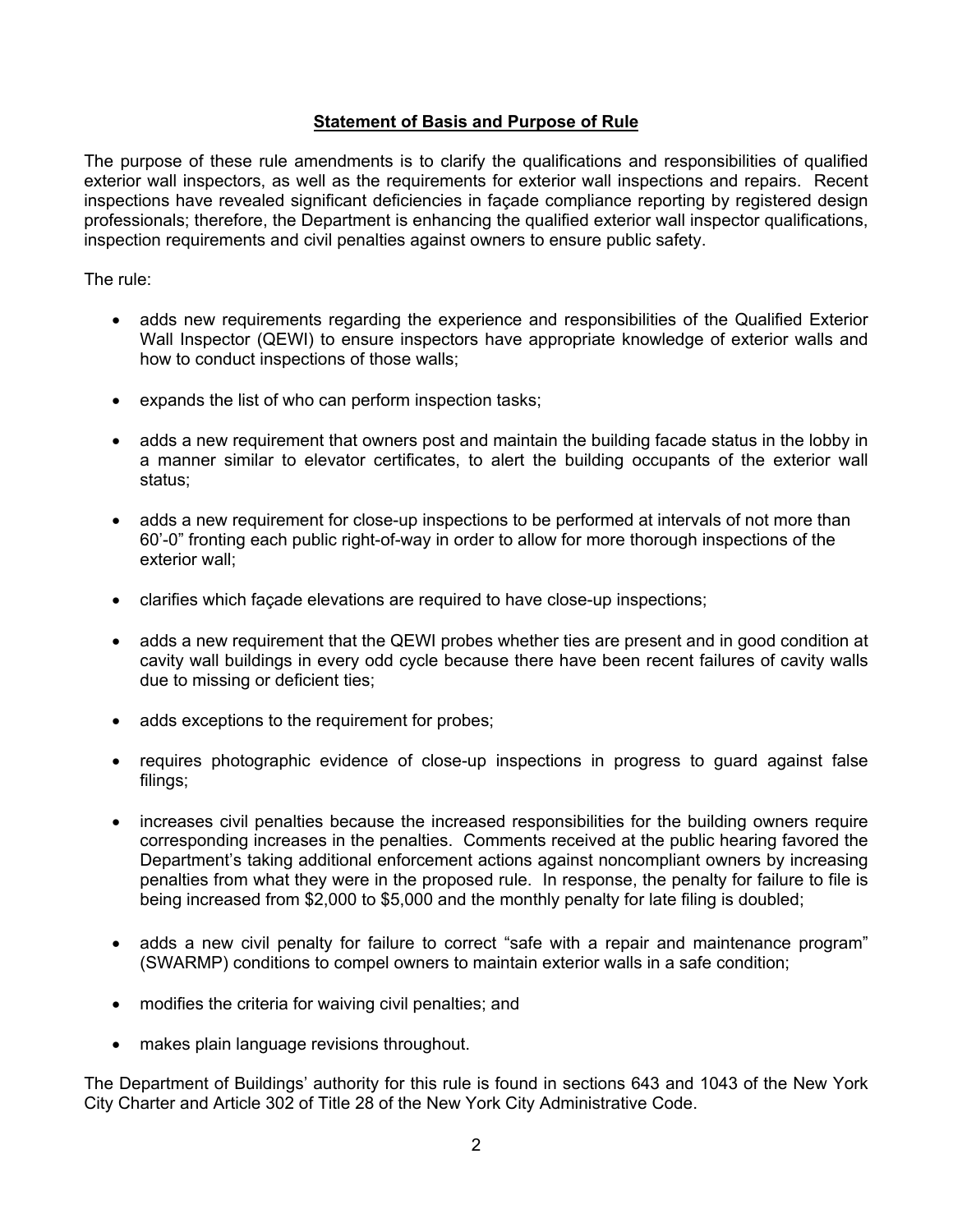New material is underlined. [Deleted material is in brackets.]

"Shall" and "must" denote mandatory requirements and may be used interchangeably in the rules of this Department, unless otherwise specified or unless the context clearly indicates otherwise.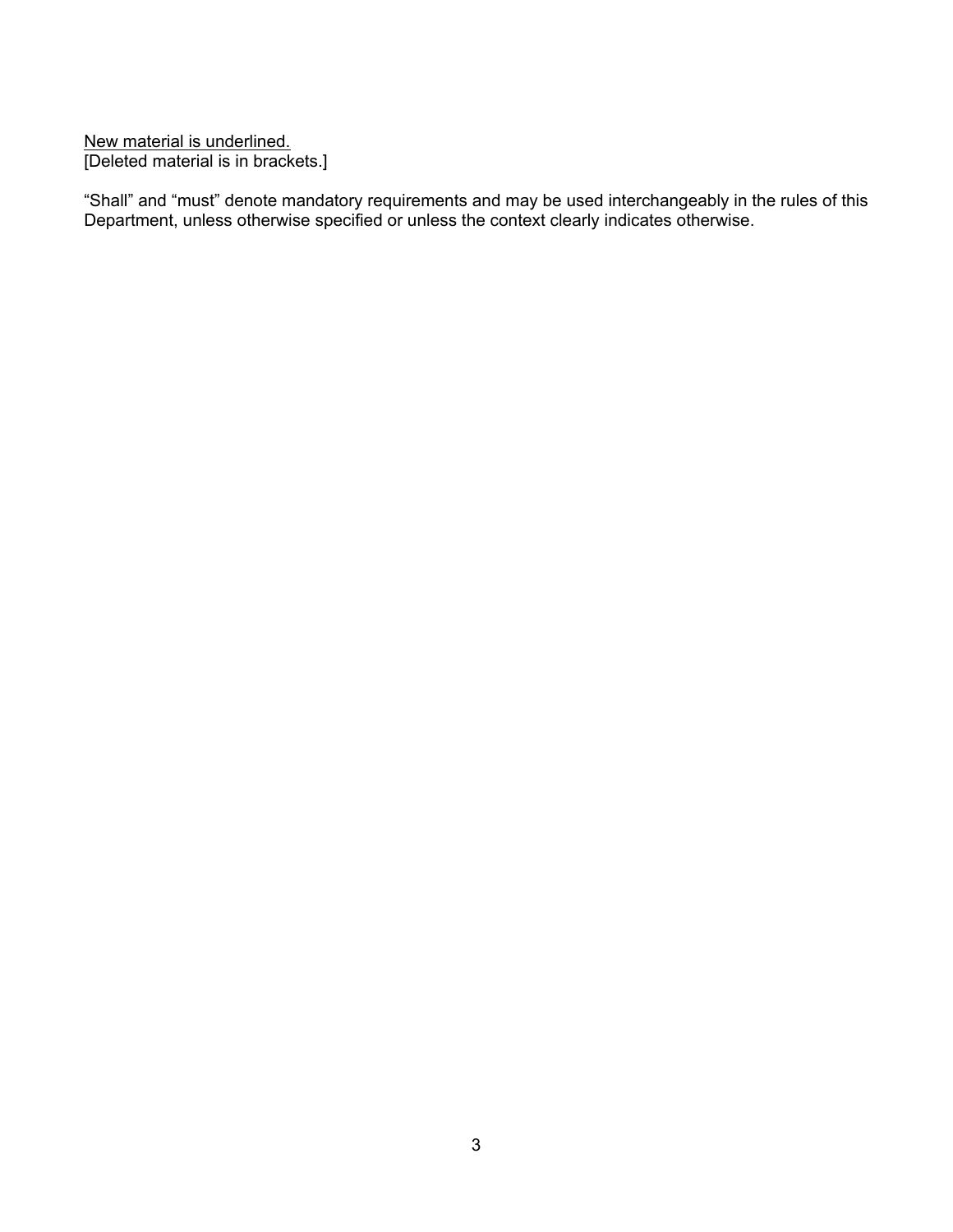Section 1. Paragraph (12) of subdivision (a) of section 101-07 of Subchapter A of Chapter 100 of Title 1 of the Rules of the City of New York is amended to read as follows:

(12) *Qualified exterior wall inspector*. A registered design professional with at least [1 year] seven years of relevant experience with facades over six stories.

§ 2. Paragraph (7) of subdivision (c) of section 101-07 of Subchapter A of Chapter 100 of Title 1 of the Rules of the City of New York is amended to read as follows:

- (7) *Exterior wall inspections*.
	- (i) Examination of a building's exterior walls and appurtenances [thereof ]pursuant to section 28-302.2 of the Administrative Code [shall] must be performed by or under the direct supervision of a qualified exterior wall inspector.
	- [(ii) A qualified exterior wall inspector shall maintain records of inspections and tests for at least 6 years and shall make such records available to the department upon request.
	- (iii) A qualified exterior wall inspector shall maintain insurance coverage as set forth in paragraph (7) of subdivision (b) above.
	- (iv) Except as modified by the building code and this section, the provisions of 1 RCNY 103- 04 shall apply.]
	- (ii) The qualified exterior wall inspector applicant must provide a detailed résumé indicating relevant work experience obtained in any US city or jurisdiction. When relevant experience is obtained while employed by another registered design professional who was signing and sealing such relevant work, a letter must be provided indicating length of the qualified exterior wall inspector applicant's employment and his or her responsibilities.
	- (iii) A qualified exterior wall inspector applicant must demonstrate to the commissioner's satisfaction, including performance on any written or oral tests the commissioner may require, that he or she is sufficiently familiar with the Construction Codes, laws and rules pertaining to facades and concepts specific to the science of buildings as it relates to facades.

§ 3. Section 103-04 of Title 1 of Subchapter C of Chapter 100 of the Rules of the City of New York is amended to read as follows:

# **§ 103-04 Periodic Inspection of Exterior Walls and Appurtenances of Buildings.**

(a) *Definitions.* For the purposes of this section, the following terms have the following meanings.

**Acceptable report.** A technical examination report filed by a Qualified Exterior Wall Inspector that meets the requirements of the Administrative Code and this rule as determined by the Department.

**Amended report.** A technical examination report filed by a Qualified Exterior Wall Inspector who certifies that the unsafe conditions reported in the initial report have been repaired and that no unsafe conditions exist at the building.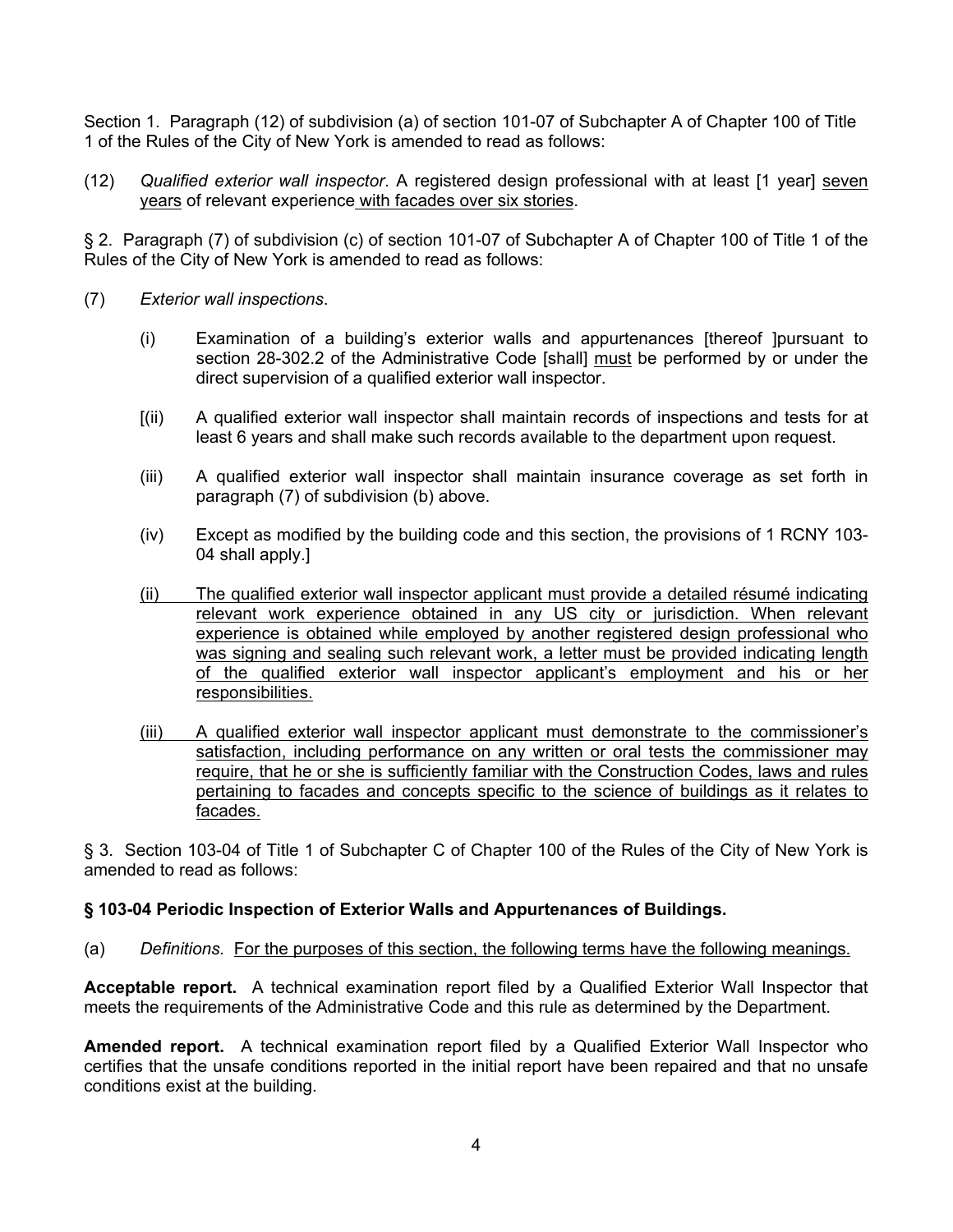**Appurtenance**. An exterior wall element including, but not limited to, fire escapes, exterior fixtures, ladders to rooftops, flagpoles, signs, parapets, railings, copings, guard rails, window frames (including hardware and lites), balcony and terrace enclosures, including greenhouses or solariums, window guards, window air conditioners, flower boxes, satellite dishes, antennae, cell phone towers, and any equipment attached to or protruding from the facade.

### **Cavity wall construction.**

An exterior wall system consisting of an exterior veneer with a backup wall whereby the exterior veneer relies on a grid of metal ties to the backup wall for lateral stability. The two layers of wall are separated by an air cavity which may or may not be filled with insulation.

**Critical examination.** An examination conducted to review the exterior of a building and all parts thereof to determine whether the exterior walls (facades) and the appurtenances [thereto] are either safe, unsafe, or safe with a repair and maintenance program (SWARMP) and whether, in the judgment of a Qualified Exterior Wall Inspector, they require remedial work.

**Filed report.** A report shall be deemed filed with the Department when it has been received by the Department. The filed report [shall] must be completed in accordance with the provisions of paragraph (3) of subdivision [(b)] (c) of this section.

**Filing window**. The two-year period during which a report for a particular building may be filed without penalty.

**Public right-of-way.** A public street, avenue, sidewalk, roadway or any other public place or public way.

**Qualified Exterior Wall Inspector (hereinafter "QEWI").** A qualified exterior wall inspector as defined in section 101-07 of the rules of the Idepartment Department.

**Report filing cycle.** The five-year time interval established by the Commissioner for the filing of each successive report for each successive critical examination of every building subject to the requirements of Article 302 of Title 28 of the Administrative Code.

**Safe condition.** A condition of a building wall, any appurtenances thereto or any part thereof not requiring repair or maintenance to sustain the structural integrity of the exterior of the building and that will not become unsafe during the next five years.

**Safe with a repair and maintenance program (hereinafter "SWARMP").** A condition of a building wall, any appurtenances thereto or any part thereof that is safe at the time of inspection, but requires repairs or maintenance during the next five years, but not less than one year, in order to prevent its deterioration into an unsafe condition during that five-year period.

**Staggered inspection cycle**. The separate time intervals for filing reports of critical examinations as determined by the last digit of the building's block number, beginning February 21, 2010, and continuing thereafter for each subsequent report filing cycle.

**Subsequent report.** A technical examination report that is filed by a QEWI after an acceptable report in order to change the status of the building for that report filing cycle to reflect changed conditions or the recommended time frame for repairs of SWARMP or unsafe conditions.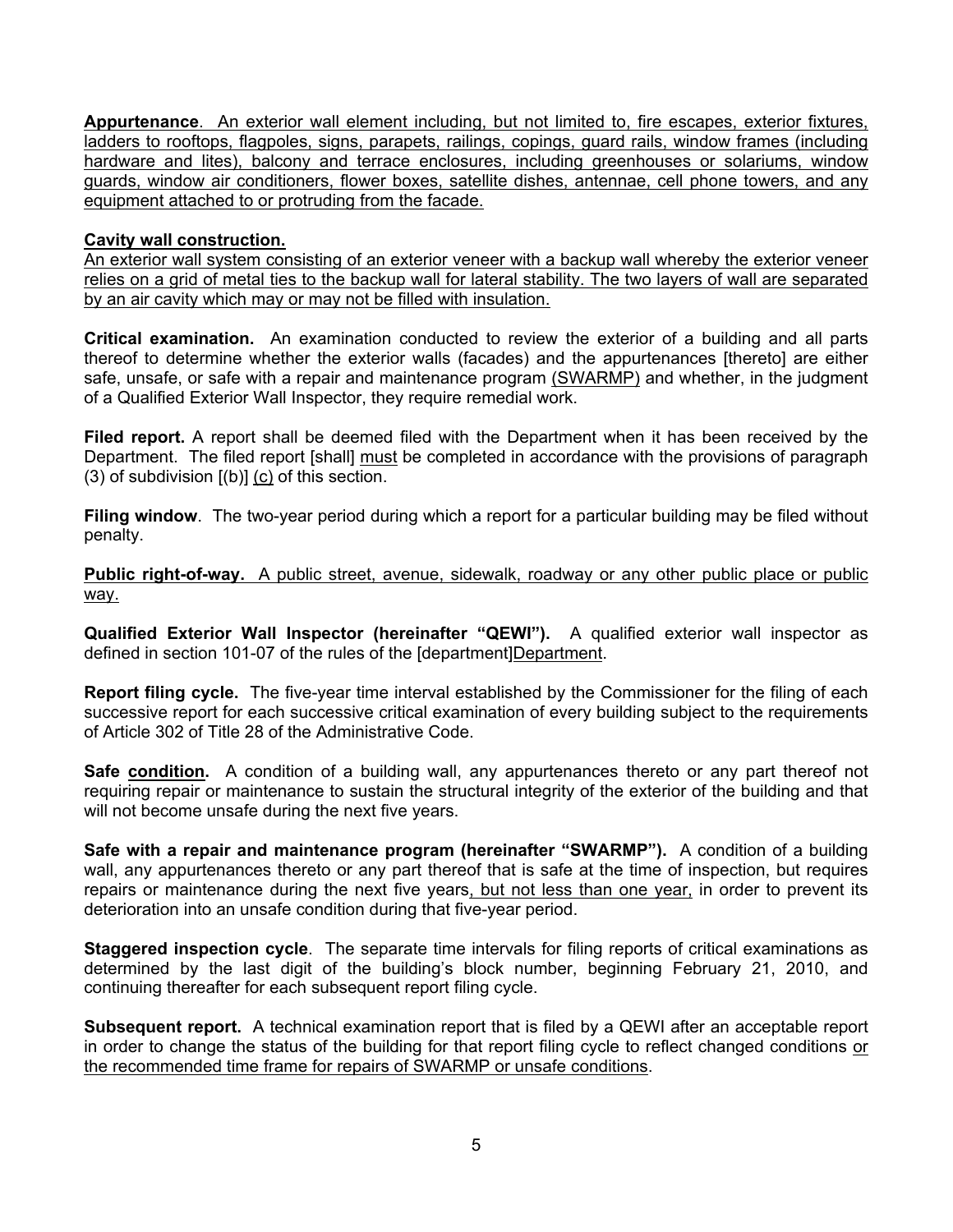**Unsafe condition.** A condition of a building wall, any appurtenances thereto, or any part thereof that is hazardous to persons or property and requires [prompt] repair within one (1) year of completion of critical examinations. In addition, any condition that was reported as SWARMP in a previous report and that is not corrected at the time of the current inspection [shall] must be reported as an unsafe condition.

- (b) *Responsibilities of qualified exterior wall inspectors.*
	- (1) A QEWI must conduct critical examinations and file reports in accordance with this section and Article 302 of Title 28 of the Administrative Code.
	- (2) A QEWI must maintain records of inspections and tests for at least six years and must make such records available to the Department upon request.
	- (3) A QEWI must maintain insurance coverage as set forth in paragraph (7) of subdivision (b) of section 101-07 of these rules. Copies of such insurance policies must be made available to the Department upon request.
- [(b)] (c) *Critical examinations***.**
	- (1) *Periodic inspection requirements.* In order to maintain a building's exterior walls and appurtenances [thereto] in a safe condition, and in accordance with Article 302 of Title 28 of the Administrative Code, a critical examination of all parts of all exterior walls and any appurtenances [thereto] of all existing buildings greater than six stories in height or buildings hereafter erected that are greater than six stories in height, except for those parts of any exterior wall that are less than twelve inches (305 millimeters) from the exterior wall of an adjacent building, [shall] must be conducted at periodic intervals.
	- (2) *Inspection procedures.*
		- (i) Before any exterior wall for any building is critically examined, the QEWI retained by or on behalf of the owner of the building [shall] must carefully review the most recent report and any available previous reports. The Department will maintain a file of such reports submitted in conformance [with the law in effect prior to July 1, 2008 and] with Article 302 of Title 28 of the New York City Administrative Code, and furnish copies upon payment of fees set forth in the rules of the Department.
		- (ii) [Such examination shall be conducted and witnessed] Examination of a building's exterior walls and appurtenances thereof pursuant to section 28-302.2 of the Administrative Code must be performed by or under the direct supervision of a QEWI retained by the owner of the building or his or her representative.
		- (iii) The QEWI [shall] must design an inspection program for the specific building to be inspected, which [shall] must include, but not be limited to, the methods to be employed in the examination. The inspection program shall be based on the considerations of the type of construction of the building's envelope, age of the material components, the facade's specific exposure to environmental conditions and the presence of specific details and appurtenances. Consideration shall be given to the facade's history of maintenance and repairs as described in previous reports and submittals to the [department]Department.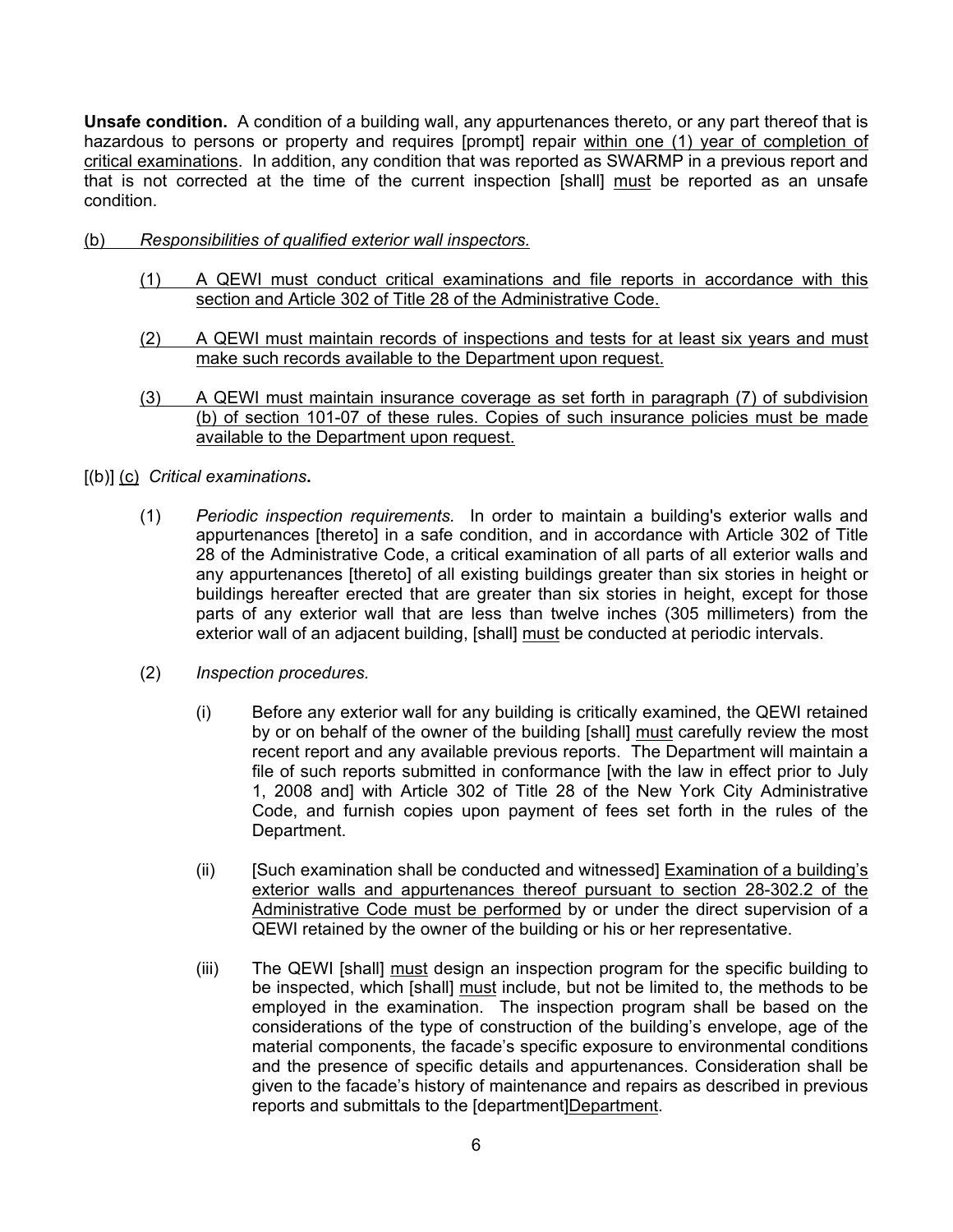[Except as provided in subparagraph (viii) of paragraph (2) of this subdivision, the QEWI need not be physically present at the location when the examination is made.] Architects, engineers, [tradesmen and technicians,] individuals with a bachelor's degree in architecture or engineering and three (3) years of relevant FISP inspection experience, or individuals with five (5) years of relevant FISP inspection experience working under the QEWI's direct supervision, may be delegated to perform selected inspection tasks [only when they are employees or subcontractors of the QEWI].

(iv) The methods used to examine the building [shall] must permit a complete inspection of same. Except as herein required, the use of a scaffold or other observation platform is preferred, but the QEWI may use other methods of inspection as he/she deems appropriate. [A physical examination] Physical examinations from [a scaffold] scaffolding or other observation platform ([a "close-up inspection"] "close-up inspections") [is required for a representative sample of the exterior wall. The QEWI shall determine what constitutes a representative sample. The representative sample shall include at least one physical examination] must be performed at intervals of not more than 60'-0", with the minimum number of physical examinations per total length of facade elevation noted in the table below. All physical examinations shall occur along a path from grade to top of an exterior wall [on a street front] fronting each public right-of-way, using at least one scaffold drop or other observation platform configuration, including all exterior wall setbacks. The QEWI shall determine the most deleterious locations and perform physical examinations at those locations. The use of drones, high resolution photography, non-destructive testing, or other similar methods does not eliminate the requirements for close-up inspections.

| Length of Facade<br><b>Elevation Fronting</b><br>Public Right of Way (L) | Minimum # of<br>Physical<br>Examinations |  |
|--------------------------------------------------------------------------|------------------------------------------|--|
| $L < 60' - 0"$                                                           |                                          |  |
| 60'-0"≤ L <120'-0"                                                       | 2                                        |  |
| 120'-0"≤ L <180'-0"                                                      | 3                                        |  |
| 180'-0"≤ $L < 240$ '-0"                                                  | 4                                        |  |
| 240'-0"≤ L <300'-0"                                                      | 5                                        |  |
| 300'-0"≤ L <360'-0"                                                      | 6                                        |  |
| For every additional 60'-0" of length of                                 |                                          |  |
| facade, one additional close-up inspection                               |                                          |  |
| is required.                                                             |                                          |  |
|                                                                          |                                          |  |

(v) The known history of the building, the nature of the materials used and the conditions observed will dictate the extent of the critical examination. The QEWI [shall utilize] must apply a professional standard of care to assess the building's condition and the individual building systems that comprise the facades, including splitting or fracturing of terra cotta on buildings, cracking of masonry and brick work in brick faced buildings, mortar and other joint materials, loosening or corrosion of metal anchors and supports, water entry or flow within cavities, mineral build-up, coping materials, movement of [lintel] lintel/shelf angles, and [shall] must ascertain the cause of these and such other conditions detected.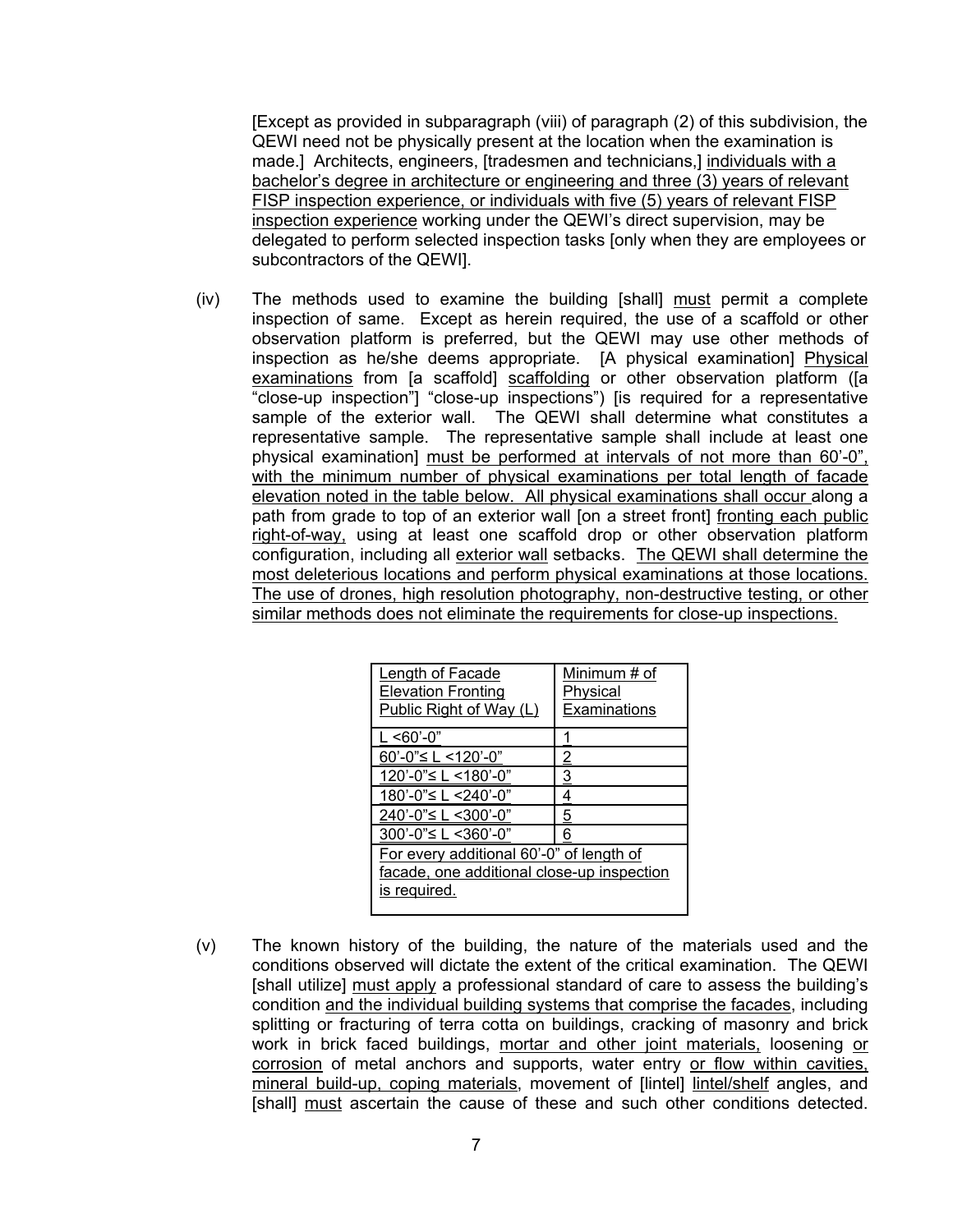The QEWI [shall] must order any special or additional inspections and/or tests, including sounding procedures, that may be required to support investigations and to determine the causes of any defects. Starting with the ninth cycle, probes must be performed on all cavity wall construction, and, at a minimum, during every subsequent odd-numbered cycle. The QEWI shall determine the location of the probes, which shall be in areas not previously renovated. At a minimum, a single probe must be completed along each required close-up inspection interval. The QEWI must ensure that the number and size of the probes are sufficient to report the presence, condition, and spacing of wall ties. The removal of portions of the facade in order to facilitate the performance of tests may require a permit from the Landmarks Preservation Commission.

Exceptions:

The requirement for probes may be waived in the following cases:

- 1. When a repair campaign addressing cavity wall ties has been completed within ten (10) years of the filing deadline and the owner or QEWI provides proof of such repair including, but not limited to, photographs, special inspection reports, and construction documents, which must be submitted and found acceptable by the Department.
- 2. When the first Temporary Certificate of Occupancy or Certificate of Occupancy for a new building was issued within ten (10) years of the filing deadline and the owner or QEWI provides evidence of tie installation including, but not limited to, photographs, special inspection reports, and construction documents, which must be submitted and found acceptable by the Department.
- 3. Where a QEWI proposes an alternate method of determining tie condition and spacing, which must be submitted and found acceptable by the Department.
- (vi) [During the course of the critical examination, photographs shall] Photographs must be taken and/or sketches made during the course of the Critical Examination to properly document the location of all conditions observed that are either unsafe or SWARMP.
- (vii) Upon discovery of any unsafe condition, the QEWI [shall] must immediately notify the Department and the owner of the building [by letter or fax, in a form and manner as provided by the Department]. The QEWI must identify the location of any unsafe condition, advise the owner on the appropriate protective measures to be taken, and include the recommended type and location of public protection in the notification to the Department.
- (viii) Completion of a critical examination [shall mean] means that the QEWI has conducted a final physical inspection to determine that the building conditions as described in the report are consistent with the actual conditions. Such final inspection [shall] must, at a minimum, include an actual visual examination and a walk around with binoculars or other inspectorial equipment. A drive-by inspection is not acceptable.
- (3) *Report requirements.*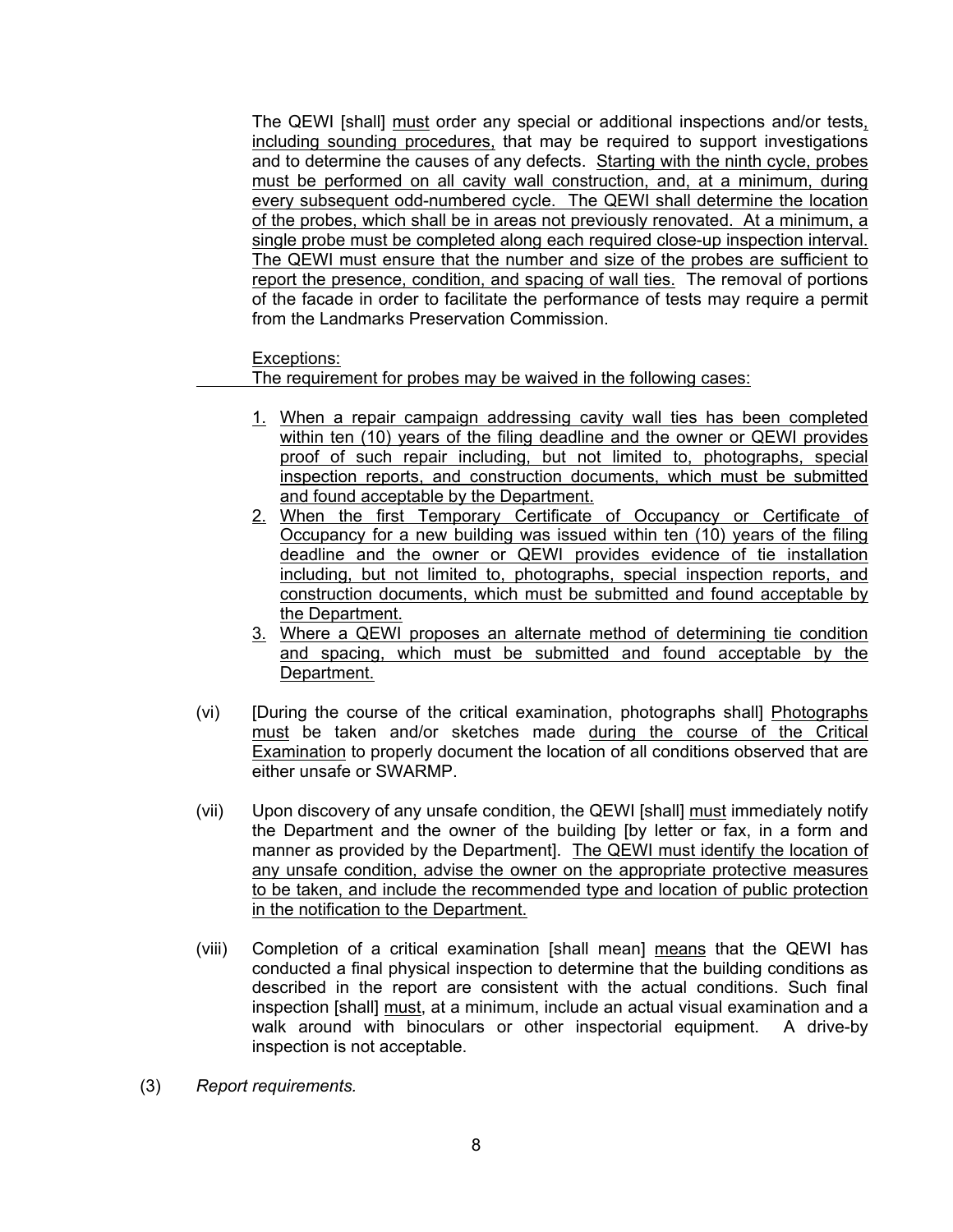- (i) The QEWI [shall] must file with the Department [and submit a copy to the owner of the building] a written report describing the result of the critical examination, clearly documenting all conditions noted during the inspection and stating that the inspection was performed and completed in accordance with the Administrative Code and this rule. A separate acceptable report must be prepared and filed for each building with a control number, as provided by the Department, even if it shares a Block and Lot number with other structures. The QEWI must also submit a copy of the report to the owner of the building.
- (ii) Technical information in the report [shall] must adhere to and follow the sequence and the labeling of the report requirements as listed in subparagraph (iii) of this paragraph, and [shall] must be provided on such forms and in such format as the Department [shall require] requires. Additional information may be provided. [All letters (A-O) shall be listed in the report.] If a requirement is not applicable, this [shall] must be indicated on the report [under the relevant letter].
- (iii) The report [shall] must include an executive overview that [shall consist] consists of a summary of findings and recommendations, a concise statement of the scope of the inspection and findings, the conclusions and recommendations and a determination as to whether the building is categorized as "safe," "SWARMP," or "unsafe." The report [shall] must also include, but [shall] not be limited to:
	- (A) The address, any a.k.a. addresses, Block and Lot number, the Building Identification Number ("BIN"), the landmark status of the building, and the location from the nearest cross street[, and a copy of the Property Profile Overview from the Buildings Information System ("BIS") found on the Department's website];
	- (B) The name, mailing address and telephone number of the owner of the building, or, if the owner is not an individual, the name, mailing address, telephone number, position/title of a principal of the owner;
	- (C) A description of the building, including the number of stories, height, plan dimensions, Certificate of Occupancy number if available, usage, and age and type of exterior wall construction, specifying all materials present in the exterior wall;
	- (D) A detailed description of any distress, settlements, repairs, or revisions to exterior enclosures since the previous report, including, but not limited to, settlement, splitting or fracturing, displacement, bulging, cracking of any exterior wall elements, loosening of metal anchors and supports, water entry, movement of lintel or shelf angles, or other defects or changes;
	- (E) A detailed description of the procedures used in making the critical examination;
	- (F) [A detailed description of] The following information:
		- 1. The extent and location of all physical examinations performed, including odd-numbered cycle cavity wall probes;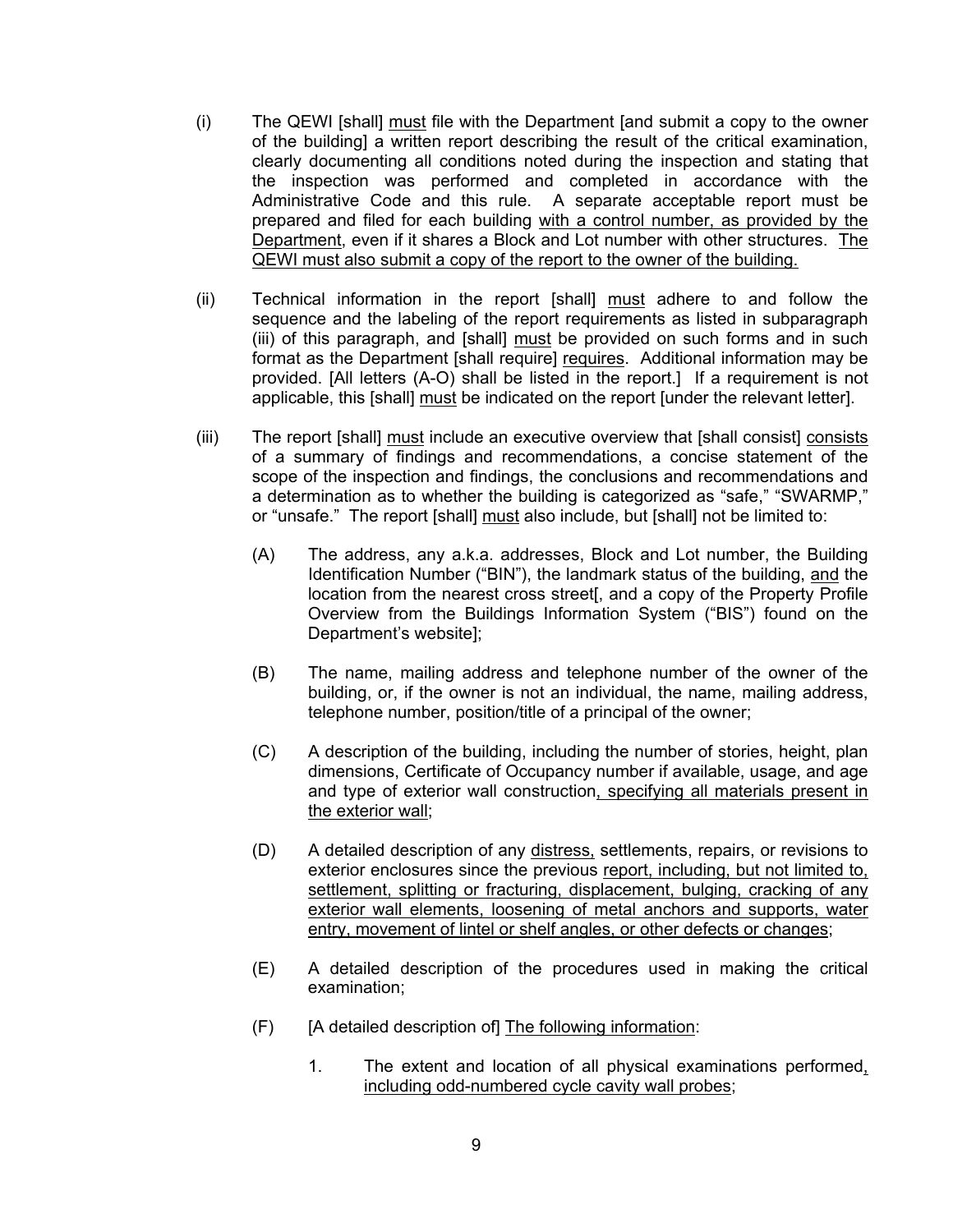- 2. The names, addresses, telephone numbers, and license or registration numbers for riggers, contractors, and [other] consultants involved in the critical examination;
- 3. A location diagram of a discernable scale and with a north arrow, indicating the main entrance, dimensions of the length of each façade elevation, including all setbacks and returns, and nearest cross street and locations and dates of close-up inspections; [and]
- 4. Dates of the start and completion of the critical examination; and
- 5. Dated photo documentation of the QEWI and/or his or her employees performing physical ("close-up") inspections.
- (G) A description, [and] classification, and mapping of each significant condition observed including deterioration and any movement detected and the apparent water-tightness of the exterior surfaces. The description must also include a list of all the exterior appurtenances and their condition. [Appurtenances include, but are not limited to, exterior fixtures, flagpoles, signs, parapets, railings, copings, guard rails, window frames (including hardware and lights), balcony enclosures, window guards, window air conditioners, flower boxes, and any equipment attached to or protruding from the facade.] Each condition must be classified as safe, unsafe or SWARMP. If the building is classified as unsafe or SWARMP, the report must include the locations and descriptions of all unsafe or SWARMP conditions. If unsafe conditions are noted, the report must recommend the type and location of public protection. Photographs must be labeled and the report must include key plans, key elevations and locator drawings documenting these conditions. [Balcony] Guards and railings, including, but not limited to, balconies, must be inspected to ensure that their components (balusters, intermediate railings and panel fillers) are positively secured against [upward] movement (e.g. by welds, bolts or screws). If any [balcony enclosure] guard or railing, balcony enclosure, or greenhouse structure is found not to be positively secured, the condition is classified as unsafe and must be made safe pursuant to the requirements of paragraph (5) of subdivision [b] (c) of this section. [In the event a cycle seven report has already been filed with the Department pursuant to paragraph (4) of this subdivision, a separate report regarding the condition of the balcony enclosures must be filed within cycle seven.]
- (H) An analysis of the causes of the conditions reported as unsafe or SWARMP.
- (I) A detailed status report of maintenance work performed up to the date of submission of the report and the maintenance plan implemented for building facades;
- (J) A comparison of currently observed conditions with conditions observed during the previous report filing cycle examinations, including the status of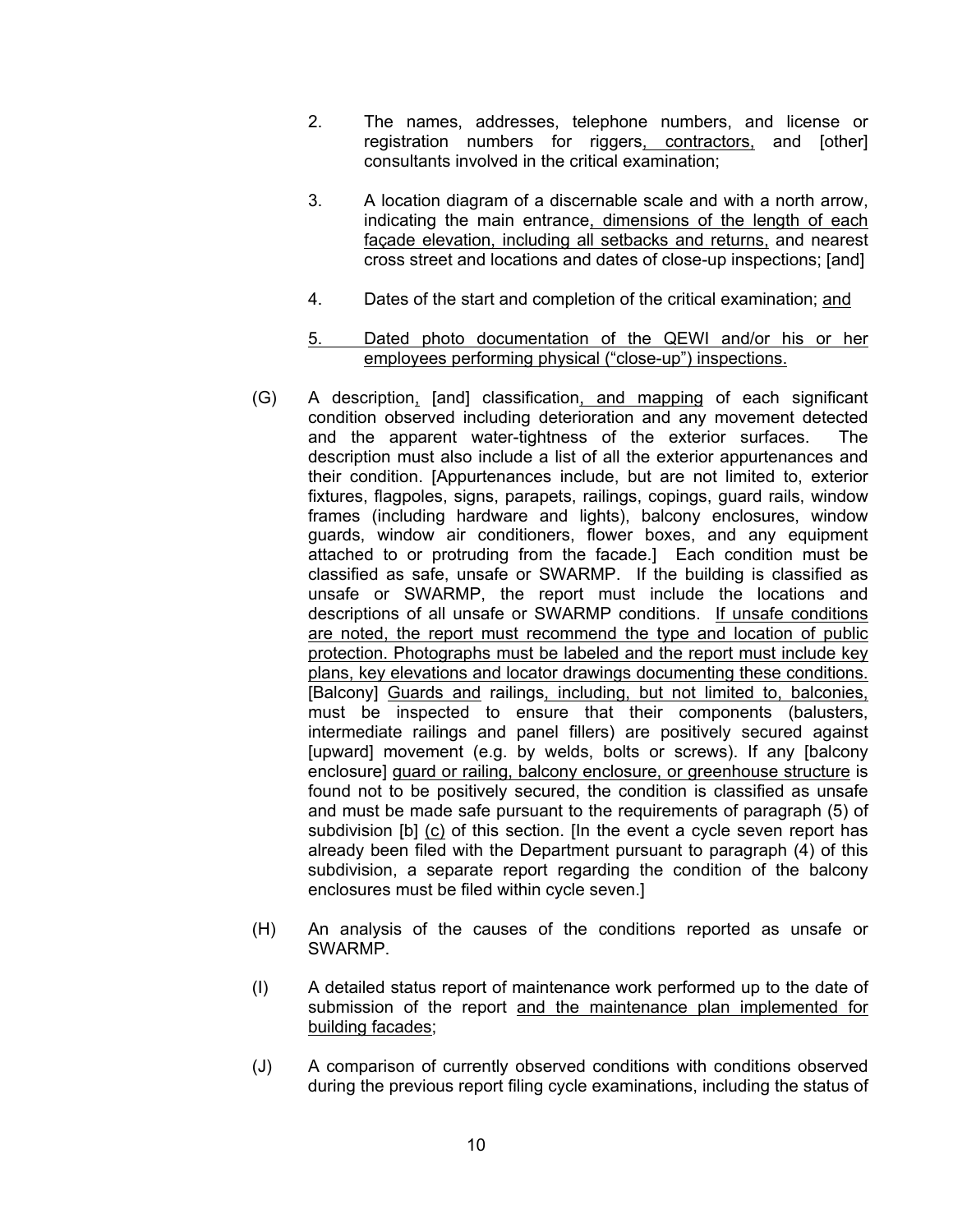the repairs or maintenance performed with respect to the prior conditions. The following [shall] must be included and discussed:

- 1. Work permit numbers relating to facade repairs, including permits for sheds;
- 2. Job numbers, status and sign-off dates for any facade related jobs, where applicable; and
- 3. Violation numbers of any open Environmental Control Board ("ECB") facade violations and the status of the repairs of the conditions cited in the ECB violations;
- (K) [Detailed recommendations] Recommendations for repairs or maintenance of SWARMP [items] and unsafe conditions, including:
	- 1. If a building is categorized as SWARMP:
		- [1.] A. The recommended time frame for such repairs or maintenance to be performed, which [shall] must indicate the date by which the work [shall] must be performed [(MM/YYYY)] (MM/DD/YYYY) to prevent the conditions from becoming unsafe and not the date on which work is planned or scheduled;
		- [2.] B. Time frames of less than one (1) year, "ASAP," or "immediately," shall not be accepted.
	- 2. If a building is categorized as unsafe:
		- A. The QEWI must provide a recommended time frame for repairs to be performed to bring the building to SWARMP or safe status, and must indicate the date by which the work will be completed (MM/DD/YYYY);
		- B. Time frames of more than five (5) years will not be accepted.
- (L) A list and description of the work permits required to accomplish the necessary work. If no work permits will be required, the reason [shall] must be indicated;
- (M) All photographs must be color, clearly legible, dated, and high resolution. Digital photos must be a minimum of 800 x 600 pixels. Photographs must be arranged into PDF uploads of no larger than 11" x 17". The following photos must be submitted:
	- 1. Elevation photos. Color photographs of the primary house number and at least one view of the entire street front elevation for all reports regardless of the building's filing condition[, and color photographs and sketches documenting any conditions that are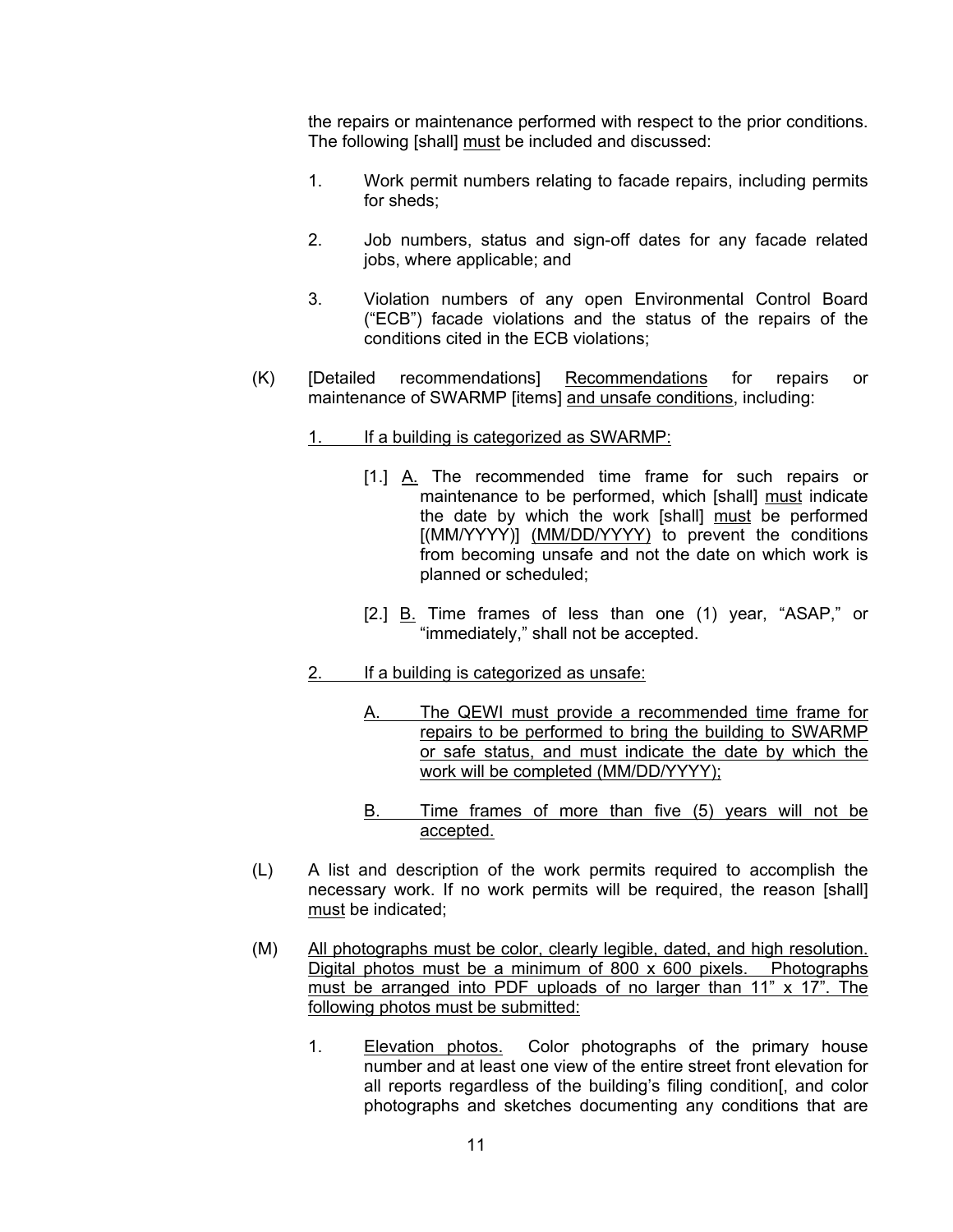either unsafe or SWARMP and their locations. Photographs shall be at least 3" x 5" (76mm x 127mm) in size, unless otherwise requested by the Department. The photographs shall be dated and both the original photographs and all required copies shall be in color].

- 2. [The page/sheet size for attachments shall not exceed 11" x 17" (280mm x 430mm).] Detailed condition photos. Color photographs of specific conditions must be clearly labeled and indicate the status designation. Detailed conditions must be located on the mapping of the building's facade required by item G of this subparagraph (iii).
	- A. All SWARMP and unsafe must be cataloqued.
	- B. If building status is safe, submit a minimum of three typical conditions.
- 3. Cavity wall probe photos. Color photographs of the following items:
	- A. each probe opening showing the location and size of the probes;
	- B. the interior of the probe showing the cross section of the wall;
	- C. the measurement of the spacing of the wall ties:
	- D. a close-up of the wall tie type and installation;
	- E. any other condition that indicates the soundness of the wall ties and cavity wall;
	- F. condition of relieving angle, including flashing and connection; and
	- G. condition of substrate.
- (N) The classification of the building for the current report filing cycle, as determined by the following guidelines:
	- 1. If there are no unsafe conditions and no conditions that are SWARMP, then the building shall be classified as safe;
	- 2. If there is at least one unsafe condition, then the building shall be classified as unsafe.
	- 3. If there is at least one condition that is SWARMP and there are no unsafe conditions, then the building shall be classified as SWARMP. A report may not be filed describing the same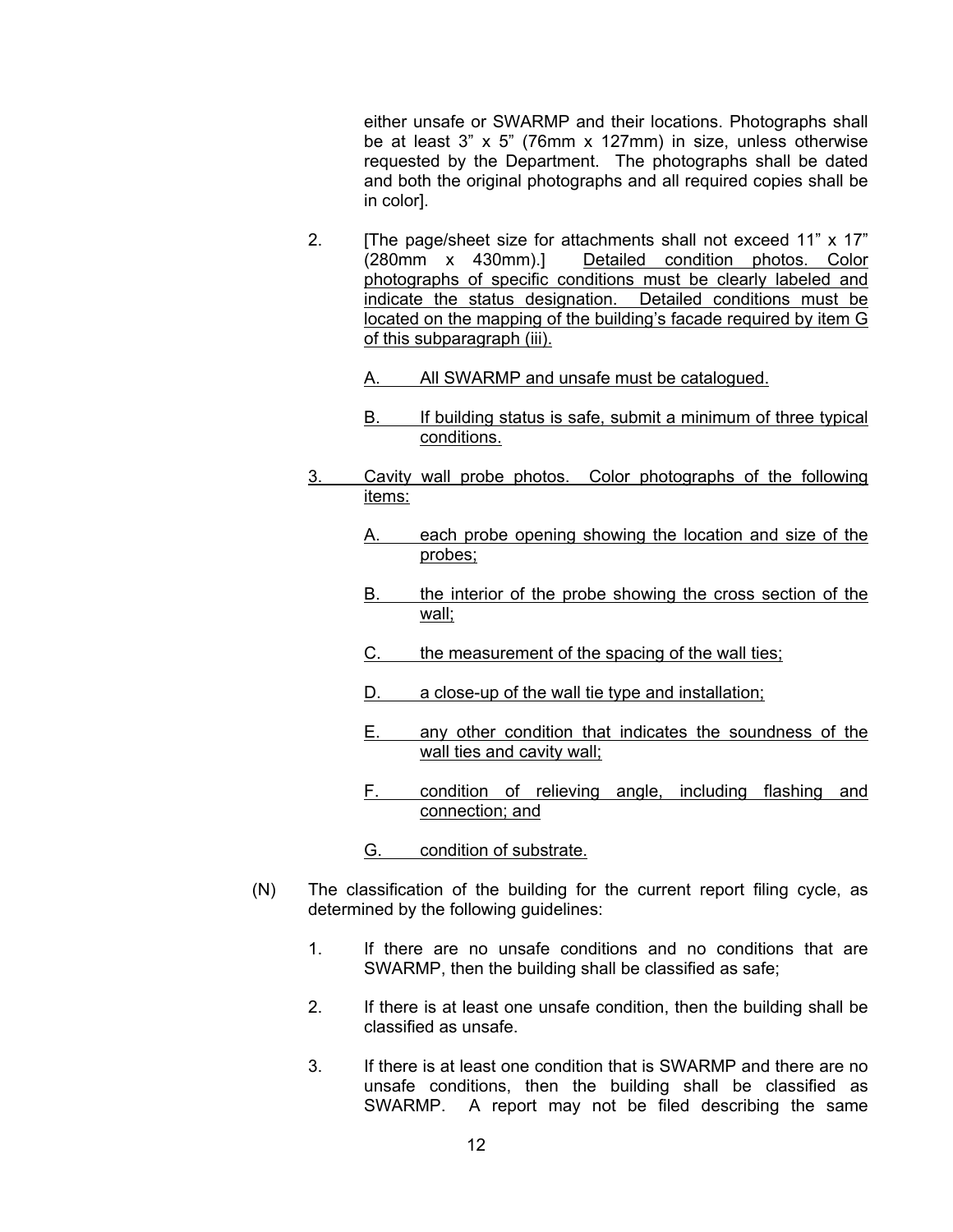condition at the same location as SWARMP for two consecutive report filing cycles. The QEWI [shall] must certify that all of the conditions identified in the previous report as requiring repair have been corrected or the building shall be classified as unsafe;

- (O) The seal and signature of the QEWI under whose direct supervision the critical examination was performed.
- (4) *Report filing requirements*.
	- (i) The requirements of this rule [shall ]apply to all buildings with exterior walls or parts thereof that are greater than six stories in height, including the basement, but not the cellar, as defined in the building code, and regardless of the information in the Certificate of Occupancy. For buildings constructed on sloped sites that contain six (6) full stories plus one partial story where more than half the height of that partial story is above existing grade and/or adjacent to open areas (e.g., areaways, yards, ramps), [the wall containing that partial story] all walls shall be subject to facade inspection. Conditions requiring facade inspections may also include other structures that add to the height of the building as per section BC 504. The Commissioner shall determine which additional buildings and/or parts thereof are required to file in accordance with this rule.
	- (ii) Buildings required to file a report [shall] must do so at least once during each five-year report filing cycle established by the Department. [The next complete report filing cycle, cycle seven, runs from February 21, 2010 to February 20, 2015.]
	- (iii) An acceptable report [shall] must be filed within the applicable two-year filing window to avoid a late filing penalty[, except for cycle seven, during which the applicable filing window shall be:
		- (A) two years for buildings that meet the requirements of item (A) of subparagraph (v) of this paragraph,
		- (B) eighteen months for buildings that meet the requirements of item (B) of subparagraph (v) of this paragraph and
		- (C) twelve months for buildings that meet the requirements of item (C) of subparagraph (v) of this paragraph].
	- (iv) The report [shall] must be submitted to the Department along with a filing fee as specified in the rules of the Department.
	- [(v) Beginning with cycle seven, which runs from February 21, 2010 to February 20, 2015, an acceptable report for each building to which this rule applies is due in accordance with the following filing windows:
		- (A) For buildings located within a block ending with the number four (4), five (5), six (6), or nine (9), an acceptable report shall be filed within the filing window starting February 21, 2010 and ending February 21, 2012.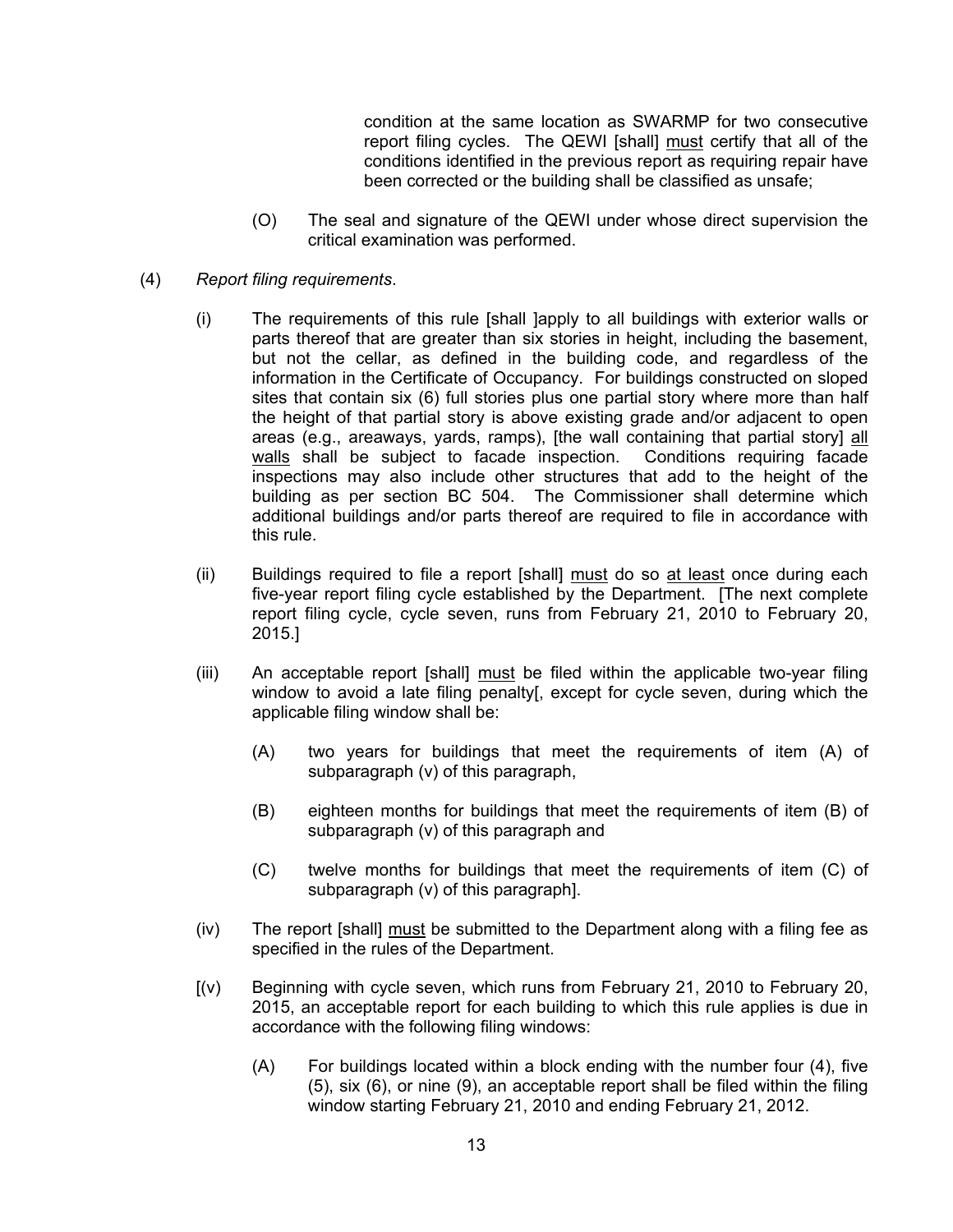- (B) For buildings located within a block ending with the number zero (0), seven (7), or eight (8), an acceptable report shall be filed within the filing window starting February 21, 2011 and ending August 21, 2012.
- (C) For buildings located within a block ending with the number one (1), two (2), or three (3), an acceptable report shall be filed within the filing window starting February 21, 2012 and ending February 21, 2013.
- (vi)] (v) Staggered inspection cycle: For every five-year report filing cycle [thereafter] an acceptable report is due in accordance with the following filing windows:
	- (A) For buildings located within a block ending with the number four (4), five (5), six (6), or nine (9), an acceptable report [shall] must be filed within the two-year filing window starting February 21 of years ending in zero (0) and five (5) and ending February 21 of years ending in two (2) and seven (7).
	- (B) For buildings located within a block ending with the number zero (0), seven (7), or eight (8), an acceptable report [shall] must be filed within the two- year filing window starting February 21 of years ending in one (1) and six (6) and ending February 21 of years ending in three (3) and eight (8).
	- (C) For buildings located within a block ending with the number one (1), two (2), or three (3), an acceptable report [shall] must be filed within the twoyear filing window starting February 21 of years ending in two (2) and seven (7) and ending February 21 of years ending in four (4) and nine (9).
- [(vii)] (vi) Initial reports for new buildings greater than six stories in height [shall] must be filed as follows:
	- (A) The report [shall] must be filed five years from the date the first Temporary Certificate of Occupancy or Certificate of Occupancy was issued, if that five year date falls within the applicable filing window according to the last digit of the building's block number as provided in subparagraph (v) [or (vi)] of this paragraph; or
	- (B) If five years from the date the first Temporary Certificate of Occupancy or Certificate of Occupancy was issued falls outside the applicable filing window according to the last digit of the building's block number as provided in subparagraph (v) [or (vi)] of this paragraph, then the initial report [shall] must be filed within the applicable two-year filing window for the next five-year cycle.
- [(viii)] (vii) If contiguous zoning lots under single ownership or management contain multiple buildings that are considered one complex where at least two buildings of more than six stories in height fall into different filing windows as described above in items  $(A)$ ,  $(B)$  and  $(C)$  of [subparagraphs] subparagraph  $(v)$  [and  $(vi)$ ] of this paragraph, the owner or management [shall] must choose one of the following report filing options: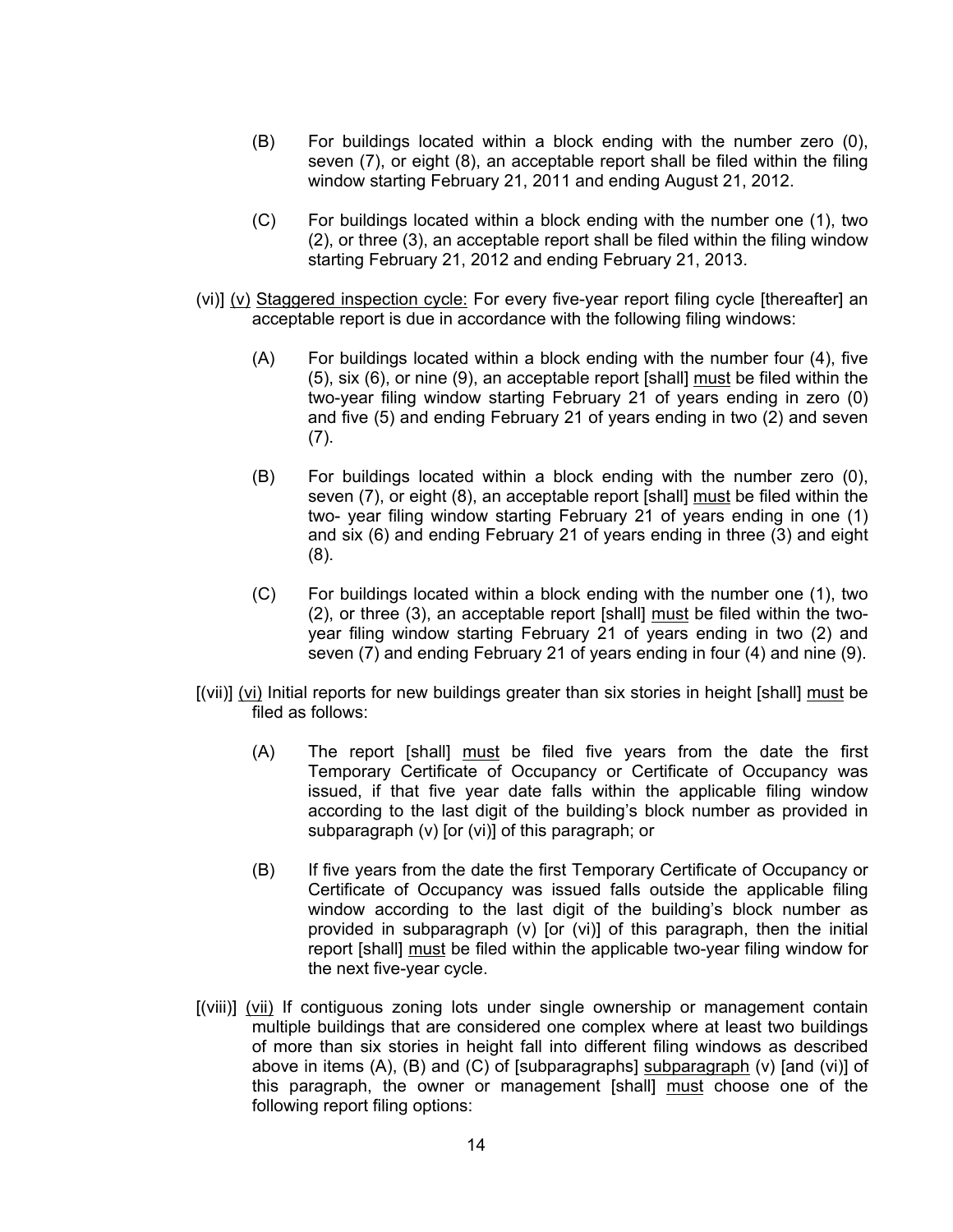- (A) An acceptable report for each building to which this rule applies may be filed separately according to the filing window corresponding to the last digit of that individual building's block number; or
- (B) The owner or his or her representative may choose one of the applicable filing windows and file a report for all of the buildings within that filing window, regardless of that building's individual filing window. The owner or his or her representative [shall] must inform the Department 180 days prior to the end of the assigned filing window if this option is chosen. If an owner or representative chooses this option, the owner or representative [shall] must continue to file under this same filing window for the duration of the owner's ownership of the property.
- $f(x)$ ] (viii) A report [shall] must be filed within sixty (60) days of the date on which the QEWI completed the critical examination (final inspection date), as defined in subparagraph (viii) of paragraph (2) of subdivision [(b)] (c) of this section. Failure to file a report within sixty (60) days of the completed critical examination requires a new critical examination.
- $[(x)]$  (ix) A report may not be filed more than one (1) year after completion of the close-up inspection.
- $[(xi)]$  (x) If the report is not acceptable and is rejected by the Department, a revised report must be filed within forty-five (45) days of the date of the Department's rejection, after which the original file date will no longer be valid. If the report is not acceptable after two (2) rejections, a new initial filing fee as specified in the rules of the [department]Department is required. Failure to submit a revised report addressing the Department's objections within one (1) year of the initial filing requires a new critical examination, including a new close-up inspection.
- [(xii)] (xi) A subsequent report indicating revised conditions may be filed within a fiveyear report filing cycle to change a building's filing status or the recommended time frame for repairs of SWARMP or unsafe conditions for that cycle.
- [(xiii) The Department retains the right to destroy any copy of reports not picked up by the owner within thirty (30) days after the date of its acceptance or rejection by the Department.]
- (5) *Unsafe conditions.*
	- (i) Upon filing a report of an unsafe condition with the Department, the owner of the building, his or her agent, or the person in charge of the building [shall] must immediately commence such repairs or reinforcements and any other appropriate measures such as erecting sidewalk sheds, fences, and safety netting as may be required to secure the safety of the public and to make the building's walls and appurtenances [thereto] conform to the provisions of the Administrative Code.
	- (ii) All unsafe conditions [shall] must be corrected within [thirty (30)] ninety (90) days from the submission of the critical examination report.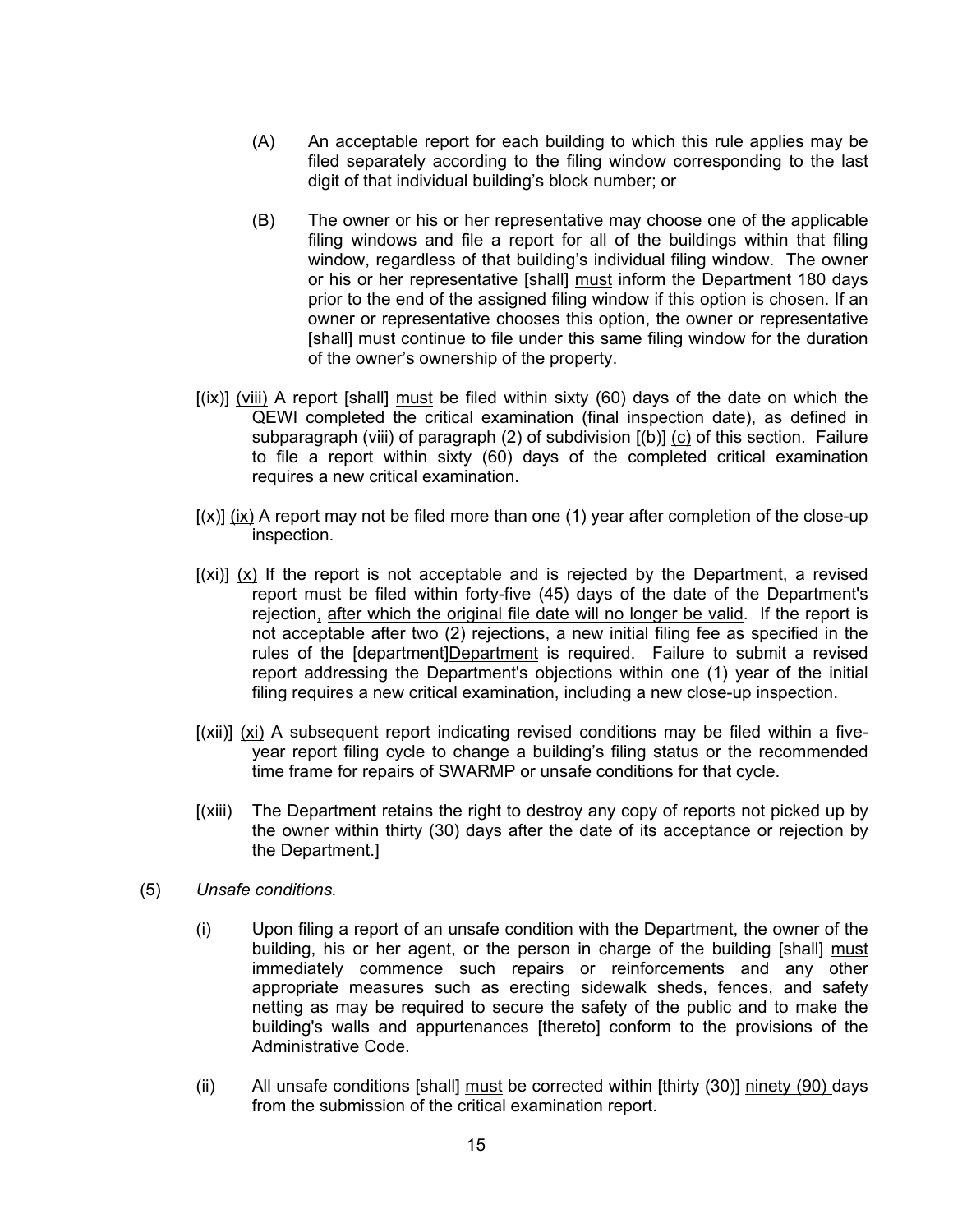- (iii) If, due to the scope of the repairs, the unsafe conditions cannot be corrected within the required 90 days, the QEWI must recommend a timeframe for repairs as noted in item (K) of subparagraph (iii) of paragraph (3) of subdivision (c). The owner of the building is responsible for ensuring that the conditions described in the critical examination report as unsafe are corrected and all actions recommended by the QEWI are completed within this timeframe. The owner must notify the Department of any deviation from the timeframe to make corrections as specified in QEWI's report. The subsequent report must include supporting documents from the QEWI justifying the request for a new time frame.
- [(iii)] (iv) Within two weeks after repairs to correct the unsafe condition have been completed, the QEWI [shall] must inspect the premises. The QEWI [shall obtain permit sign-offs as appropriate and shall] must promptly file with the Department a detailed amended report stating the revised report status of the building, along with a filing fee as specified in the rules of the Department and the owner must obtain permit sign-offs as appropriate. If the report is not acceptable and is rejected by the Department, a revised report must be filed within forty-five (45) days of the date of the Department's rejection. If the report is not acceptable after two (2) rejections, a new amended filing fee as specified in the rules of the [department]Department is required. Sheds or other protective measures [shall] must remain in place until an amended report is accepted; however, the QEWI may request permission for the removal of the shed upon submission of a signed and sealed statement certifying that an inspection was conducted, the conditions were corrected and the shed is no longer required. Permission to remove the shed may be granted in the Commissioner's sole discretion.
- [(iv)] (v) The Commissioner may grant an extension [of time] of up to ninety (90) days to complete the repairs required to remove an unsafe condition upon receipt and review of an initial extension application submitted by the QEWI, together with:
	- [(A) A copy of the original report for that report filing cycle and all required documentation submitted with such report;
	- (B)] (A) Notice that the premises have been secured for public safety by means of a shed, fence, or other appropriate measures as may be required;
	- $[(C)]$  (B) A copy of the contract indicating scope of work to remedy unsafe conditions;
	- [(D)] (C) The QEWI's estimate of length of time required for repairs;
	- $[(E)]$  (D) A statement of all applicable permit requirements;
	- $[(F)]$  (E) A notarized affidavit by the owner of the building that work will be completed within the time of the QEWI's stated estimate; and
	- [(G) a] (F) A fee as specified in the rules of the Department.

Note: Financial considerations shall not be accepted as a reason for granting an extension.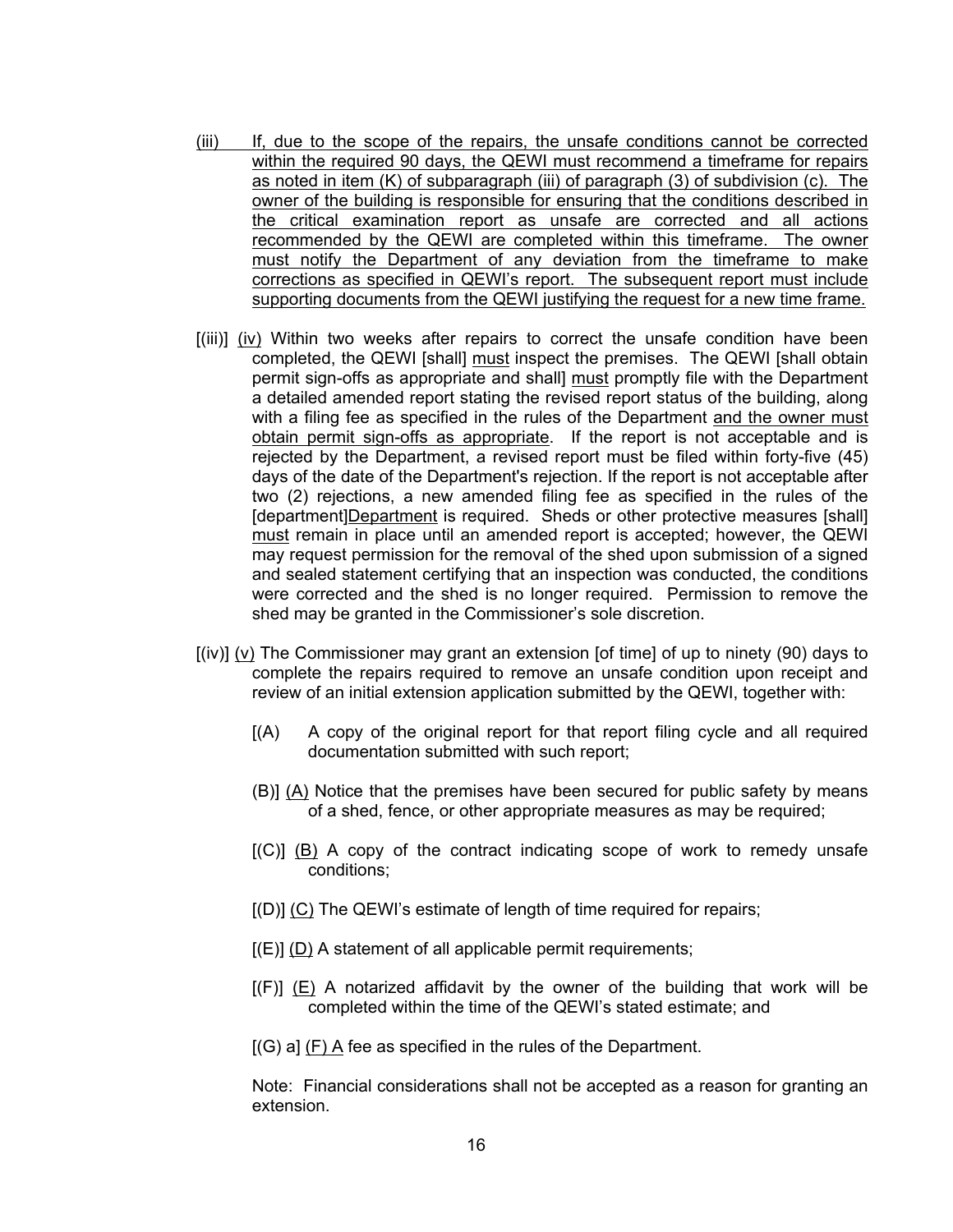- [(v)] (vi) A further extension will be considered only upon receipt and review of a further extension application, together with notice of:
	- (A) An unforeseen delay (e.g., weather, labor strike) affecting the substantially completed work; or
	- (B) Unforeseen circumstances (e.g., fire, building collapse); or
	- (C) The nature of the hazard that requires more than ninety (90) days to remedy (e.g., new wall to be built); or
	- (D) Progress photos showing current facade repairs.

Note: Financial considerations shall not be accepted as a reason for granting an extension.

- (6) *Conditions that are safe with a repair and maintenance program (SWARMP).*
	- (i) The owner of the building is responsible for ensuring that the conditions described in the critical examination report as SWARMP are [repaired] corrected and all actions recommended by the QEWI are completed within the time frame recommended by the QEWI, and are not left to deteriorate into unsafe conditions [before the next critical examination]. It is the owner's responsibility to notify the Department of any deviation from the timeframe to make corrections as specified in QEWI's report. [Such notification shall be accompanied by] The subsequent report must include supporting documents from the QEWI justifying the request for a new time frame. [The department may approve or disapprove such request.]
	- (ii) A report may not be filed describing the same condition and pertaining to the same location on the building as SWARMP for two consecutive report filing cycles.
	- (iii) The QEWI [shall] must certify the correction of each condition reported as requiring repair in the previous report filing cycle, [or] report conditions that were reported as SWARMP in the previous report filing cycle as unsafe if not corrected at the time of the current inspection, or report corrections that were made in the previous cycle as unsafe if they need further or repeated repair at the time of the current cycle.

# [(c)] (d) *Civil Penalties.*

- (1) *Failure to file*. An owner who fails to file the required acceptable inspection report shall be liable for a civil penalty of [one] five thousand dollars [(\$1,000)] (\$5,000) per year immediately after the end of the applicable filing window.
- (2) *Late filing*. In addition to the penalty for failure to file, an owner who submits a late filing shall be liable for a civil penalty of [two hundred fifty] one thousand dollars [(\$250.00)] (\$1,000.00) per month, commencing on the day following the filing deadline of the assigned filing window period and ending on the filing date of an acceptable initial report.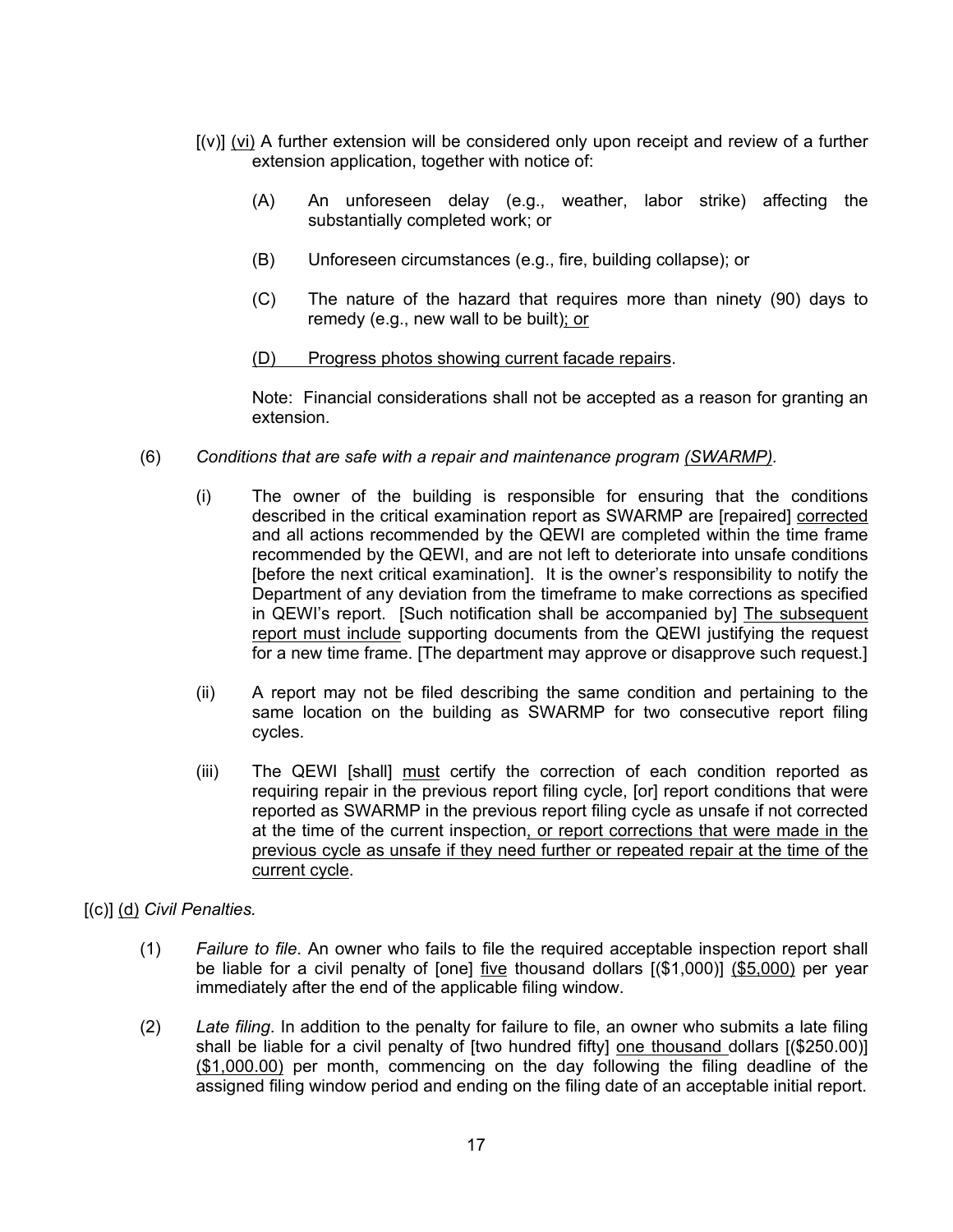(3) In addition to the penalties provided in this section, an owner who fails to correct an unsafe condition shall be liable for a civil penalty [of one thousand dollars (\$1,000) per month, pro-rated daily,] as detailed in the table below, until the unsafe condition is corrected[, unless]. Unless the [commissioner] Commissioner grants an extension of time to complete repairs pursuant to this section, the penalties will be incurred as detailed in the table below. This penalty shall be imposed until receipt of an acceptable amended report by the [department]Department indicating the unsafe conditions were corrected, the sidewalk shed has been removed and the associated permits are signed off with the Department, including shed permits, or an extension of time is granted by the Commissioner.

|                   | Base penalty | Plus                 |
|-------------------|--------------|----------------------|
| Year 1            | \$1000/month | ΝA                   |
| Year 2            | \$1000/month | \$10/linear<br>foot  |
|                   |              | (I.f.) of shed/month |
| Year <sub>3</sub> | \$1000/month | \$20/I.f.            |
|                   |              | shed/month           |
| Year 4            | \$1000/month | \$30/I.f.            |
|                   |              | shed/month           |
| Year 5            | \$1000/month | \$40/I.f.            |
|                   |              | shed/month           |

- (4) *Failure to correct SWARMP conditions*. An owner who fails to correct a SWARMP condition reported as requiring repair in the previous report filing cycle and subsequently files the condition as unsafe shall be liable for a civil penalty of two thousand dollars (\$2,000).
- [(4)] (5) *Challenge of civil penalty*.
	- (i) An owner may challenge the imposition of any civil penalty authorized to be imposed pursuant to this subdivision by providing proof of compliance. Examples of such proof [shall] must include, but are not limited to, a copy of an acceptable initial report, a copy of the acceptable amended report, copies of approved extension of time requests while work was/is in progress or written proof from a QEWI that the unsafe conditions observed at the building were corrected and the violation was dismissed.
	- (ii) Challenges [shall] must be made in writing within thirty (30) days from the date of service of the violation by the [department]Department and send to the office/unit of the [department]Department that issued the violation. The decision to dismiss or uphold the penalty shall be at the sole discretion of the [department]Department.

[(d) *Penalty] (e) Full or partial penalty waivers; eligibility and evidentiary requirements.* Owners may request a full or partial waiver of penalties assessed for violation of Article 302 of Title 28 of the Administrative Code, the [1968] New York City Building Code and/or rules enforced by the Department. Requests [shall] must be made in writing and [shall] must meet eligibility and evidentiary requirements as follows:

(1) *Owner status*.